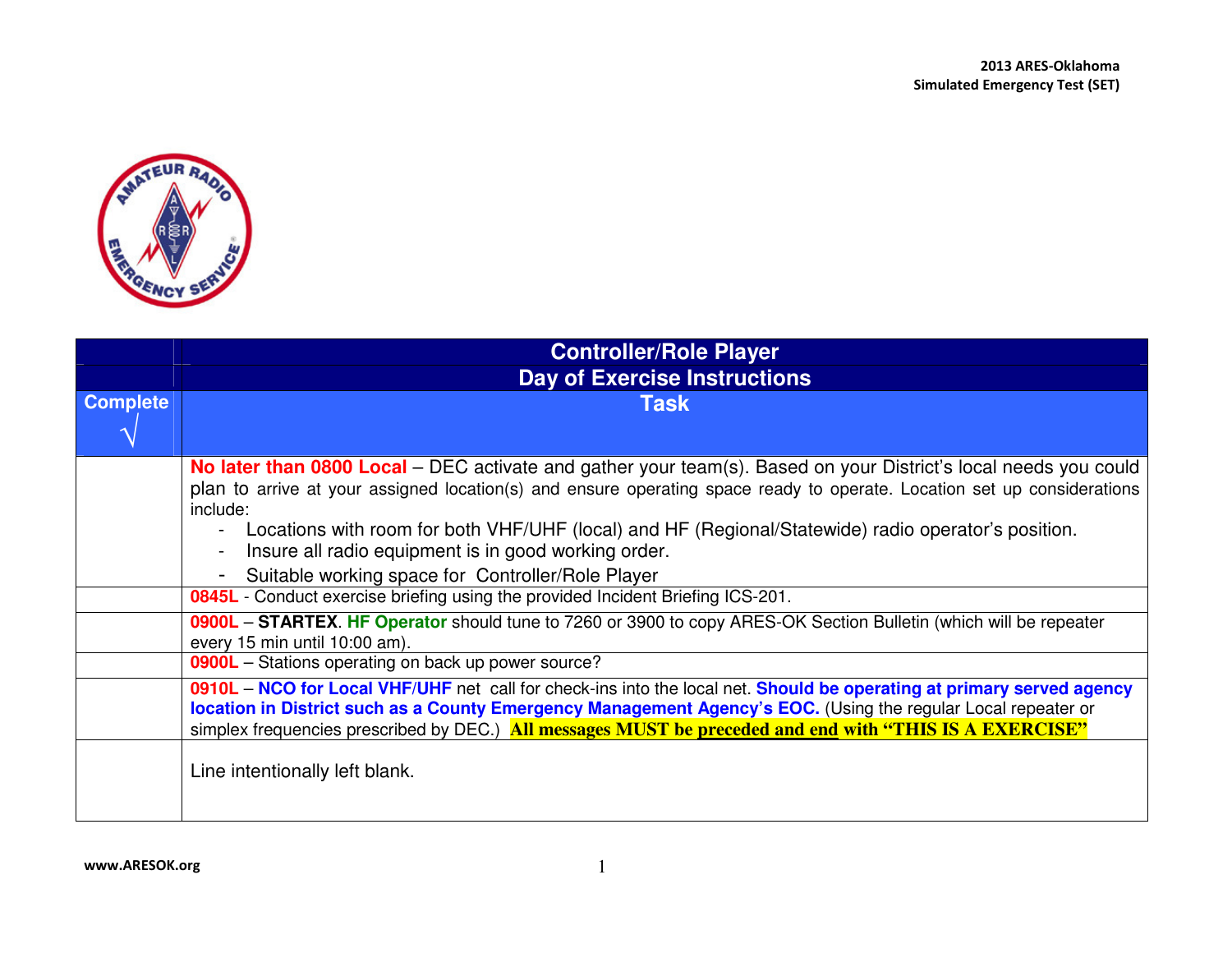**NOTE: Controller/Role Player may need to use hand-held radio or other radio equipment to inject (and simulate) radio traffic if not sufficient participants to fill positions. Other info for traffic can be orally passed to radio operators at primary local location. •• If local group provides operators to more than one location or served agency – injects can be modified to match the local location/agency name.Inject To Time Inject FromInject To Inject Inject Expected Actions<br>
EOC Shelter 1 requests 50 cots by 3pm Traffic logged on ICS-214 0915L Shelter 1**Traffic logged on ICS-214 and message passed on ICS-213 (to logistics) Traffic logged on ICS-214 and message **0925L** EOC**RedCross** Shelter 1 requests 50 cots need today by 3pm C **EMS** Sheriff office request ambulance at  $M \rvert_{\text{Freat end}}$  F large St. passed on ICS-213 (to logistics) Traffic logged on ICS-214 and message **0935L** EOCW. Frost and E. Jones St **0955L Shelter 2** | EOC | Shelter 2 requests 600 Cases passed on ICS-213 (to operations or EMS) Of bottled water C RedCross Is your station operating on back up Traffic logged on ICS-214 and message passed on ICS-213 (to logistics) **1005L** EOCpower? Traffic logged on ICS-214. **Inject's reply – YES PORTABLE GENERATOR**  Traffic logged on ICS-214 and message **1015L Shelter 1**EOC Request animal control to come to shelter 1 1 EOC Request EMS to respond to Shelter 1 passed on ICS-213 (to operations) Traffic logged on ICS-214 and message **1030L Shelter 1**For minor dog bite. **2** EOC What time does next operational passed on ICS-213 (to operations or EMS) **1040L Shelter 2**period start EM is requesting a forecaster update Traffic logged on ICS-214 **Injects reply – 1800hrs** Traffic logged on ICS-214 and message **1055L** EOC **NWS WEATHER** for next 24 hours passed on ICS-213 **Inject's reply – give current WX forecast1105L EMS**EOC Request 250 gallons of fuel for next operational period **1115L Shelter 2** EOC Requests 60 box meals by 1630L to Traffic logged on ICS-214 and message passed on ICS-213 (to logistics) Traffic logged on ICS-214 and message this shelter.  $\begin{array}{|c|c|c|}\n\hline\n\text{EOC} & \text{Request Chocolate milk for the 60}\n\end{array}$ passed on ICS-213 (to logistics) Traffic logged on ICS-214 and message **1130L Shelter 2**boxed meals **1145L** EOC Shelter 2 | Only have access to regular 2% milk | Traffic logged on ICS-214 passed on ICS-213 (to logistics)<br>Traffic logged on ICS-214